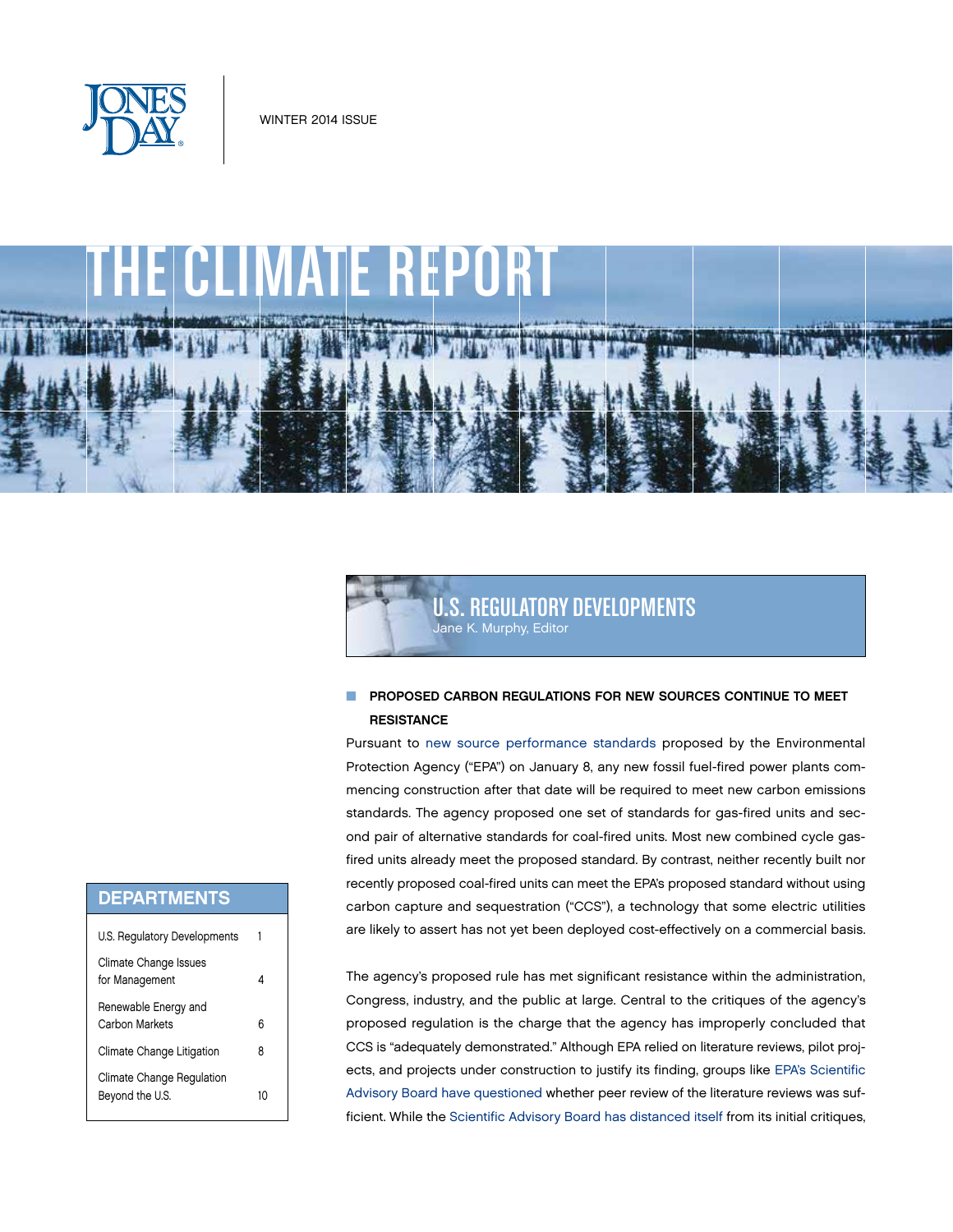other [agencies have voiced skepticism](http://op.bna.com/env.nsf/id/aada-9f8n39/$File/EPA August 19 Response%20to OMB.pdf) about the merits of EPA's determination and the need for the regulation in an interagency review drafted by the Office of Management and Budget ("OMB").

Recently, the state of [Nebraska filed suit against EPA](http://www.ago.ne.gov/resources/dyn/files/1147648z25f73b75/_fn/011514_EPA+Complaint.pdf) alleging that the proposed regulation violated the Energy Policy Act of 2005. Under the Energy Policy Act, EPA may not consider CCS projects funded by the act when determining whether a technology is "adequately demonstrated." Nebraska alleges that three of the four projects cited by EPA received more than \$2.5 billion in funding under the Energy Policy Act. Others question whether these facilities meet the Data Quality Act's requirement that the data that forms the basis of a regulation be "substantially reproducible."

In response to OMB's interagency review, EPA explained that it was issuing the rule despite EPA's prediction that no new coal plants will be built in the future because "in order to issue emission standards for existing sources, the Agency must first propose standards of performance for new sources." EPA plans to issue proposed guidance for existing sources no later than June 1. Such a move will require states to develop and implement emissions reduction plans for sources already regulated by hazardous air pollutant standards. However, conflicting statutory language in the Clean Air Act suggests that these sources may not be dually regulated unless there is change to the statute.

Comments to the proposed New Source Pollution Standard can be submitted online or via email, mail, or fax until March 10.

Jennifer Hayes +1.412.394.7992 [jhayes@jonesday.com](mailto:jhayes@jonesday.com)

# EPA FINALIZES RULE ON CARBON CAPTURE AND SEQUESTRATION REQUIREMENTS

On December 19, 2013, the EPA issued a [final rule](http://www.gpo.gov/fdsys/pkg/FR-2014-01-03/pdf/2013-31246.pdf) that outlines requirements for CCS technologies to [protect underground](http://www.epa.gov/wastes/nonhaz/industrial/geo-sequester/)  [sources of drinking water.](http://www.epa.gov/wastes/nonhaz/industrial/geo-sequester/) The new rule clarifies that such captured and stored carbon dioxide streams will be excluded from the Resource Conservation and Recovery Act's ("RCRA") hazardous waste regulations for discarded waste. The rule is

intended to provide regulatory clarity to facilitate the development and implementation of CCS technologies in light of the [proposed emission standards for new power plants](http://www.gpo.gov/fdsys/pkg/FR-2014-01-08/pdf/2013-28668.pdf), published for public comments on the Federal Register on January 8.

CCS is the process of capturing carbon dioxide from industrial or energy sources and injecting it into deep subsurface rock formations or depleted reservoirs for long-term storage. According to EPA, management of carbon dioxide streams under the specified conditions does not present a substantial risk to human health or the environment, and therefore additional regulation pursuant to RCRA's hazardous waste regulations is unnecessary.

The new CCS rule creates a new class of wells, Class VI, under the Safe Drinking Water Act's Underground Injection Control Program ("UIC Program"). This new classification is particularly relevant to the oil and gas industries, which often pump sequestered carbon into depleted oil and gas reservoirs to coax additional recovery of oil and gas. These wells are regulated as Class II under the UIC Program, and such injections for enhanced recovery of oil and gas are not considered waste management activities under RCRA. However, if the purpose of the carbon dioxide injections changes from enhanced oil or gas recovery to permanent storage, then the storage well must meet the more onerous requirements for classification as Class VI. The EPA has released [draft guidance](http://water.epa.gov/type/groundwater/uic/class6/upload/epa816p13004.pdf) for transitioning Class II wells to Class VI wells for the purpose of permanent storage.

This CCS rule comes on the heels of the controversial proposed rule on emissions standards for new power plants that is part of the Obama administration's global warming initiative. Without utilizing CCS technologies, it is unlikely that new coalfired power plants could meet the proposed carbon emissions standards. While CCS technology is decades old, it remains expensive and energy-intensive, creating uncertainty on whether its adequacy and commercial viability are sufficient to meet the requirements under the Clean Air Act.

Despite this opposition, EPA insists that these rules and emissions standards will facilitate the development of commercially viable CCS technologies that will allow new power plants to operate within the Obama administration's efforts to reduce carbon pollution. To spur this development, the Department of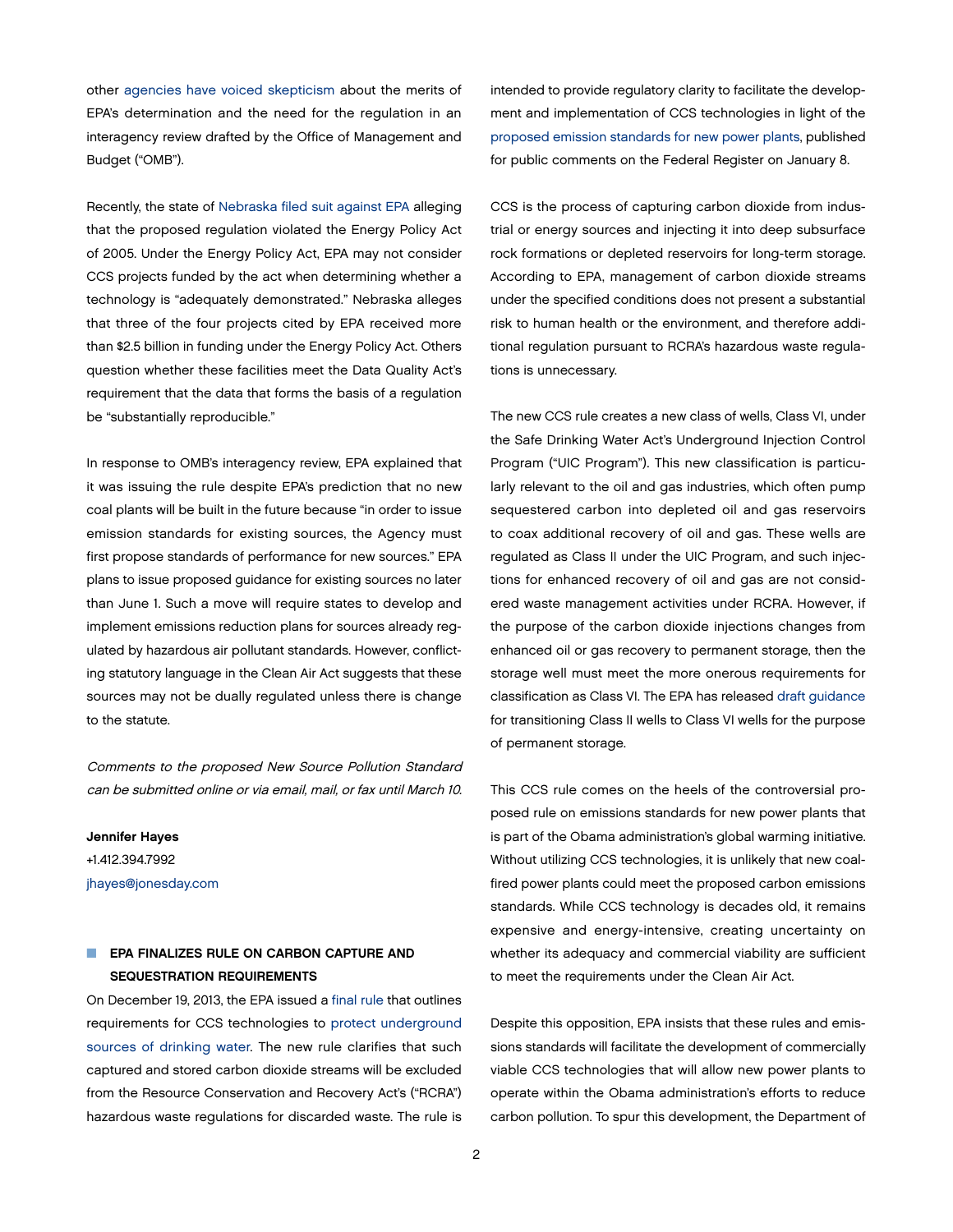Energy recently announced plans to invest nearly \$84 million to research second-generation technologies for carbon capture from coal-fired power plants.

#### Greg Martin

+1.858.314.1136 [gmartin@jonesday.com](mailto:gmartin@jonesday.com)

# IMPLEMENTATION OF CALIFORNIA'S PROGRAM TO ADDRESS CLIMATE CHANGE

California is taking a number of steps in 2014 to further implementation of its Global Warming Solutions Act. These steps include an update to the strategy (the "Scoping Plan") for reducing the emission of greenhouse gases ("GHG"), continuing the state auctions to sell GHG emissions allowances, and developing the link between the California and Quebec capand-trade programs.

The California Air Resources Board ("CARB") issued a discussion draft of an update to the [Scoping Plan on October 1, 2013](http://thewritestuff.jonesday.com/rv/ff00137249341a954a2f17ec6a43a7e60f75adc8/p=12). In late January 2014, CARB staff released a draft proposed update to the Scoping Plan, as well as an environmental assessment of the update. In February, CARB will hold a board meeting that includes a discussion of the draft and time for additional public comments. CARB is scheduled to convene a board hearing to consider the final Scoping Plan Update and environmental assessment in the spring.

One of the key strategies under the Scoping Plan is the capand-trade program, and an important part of the program is the auction of GHG emissions allowances. As done in 2013, CARB will hold quarterly allowance auctions in 2014. The allowance auction dates will be February 19, May 16, August 18, and November 19. At the first quarterly auction in 2014, 19,538,695 (2014 vintage) allowances and 9,260,000 (2017 vintage) allowances will be offered. A total of 80,980,578 (2014 vintage) allowances and 37,040,000 (2017 vintage) allowances will be offered at the four auctions held in 2014. The auction reserve price (the minimum price that CARB will accept for one allowance) for all of the auctions in 2014 will be \$11.34, as established by a formula set out in the cap-and-trade regulations. This compares to an auction reserve price of \$10.71 in 2013. These numbers include California-owned allowances and the allowances to be consigned by the electricity distribution utilities.

California and Quebec formally linked their cap-and-trade programs on January 1, and there are plans for jointly held allowance auctions by the two jurisdictions. Under the linked programs, covered entities are able to purchase on the secondary market, and use, allowances issued by either California or Quebec. Thus, industries in Quebec can purchase allowances from California on the secondary market in order to meet Quebec targets for GHG emissions reductions, and industries subject to California's cap-and-trade program can purchase allowances from Quebec's carbon market to satisfy California requirements. However, covered sources from one jurisdiction are not able to purchase allowances at an auction held in the other jurisdiction until joint auctions are held. Participation in the auctions is restricted to entities registered in the jurisdiction holding the auction. A joint auction is expected later this year. Quebec held an auction in early December 2013 for emissions allowances that covered both 2013 and future needs. The allowances sold at the reserve price of \$10.75 per allowance.

## Thomas Donnelly

+1.415.875.5880 [tmdonnelly@jonesday.com](mailto:tmdonnelly@jonesday.com)

Charles Hungerford +1.415.875.5843 [chungerford@jonesday.com](mailto:chungerford@jonesday.com)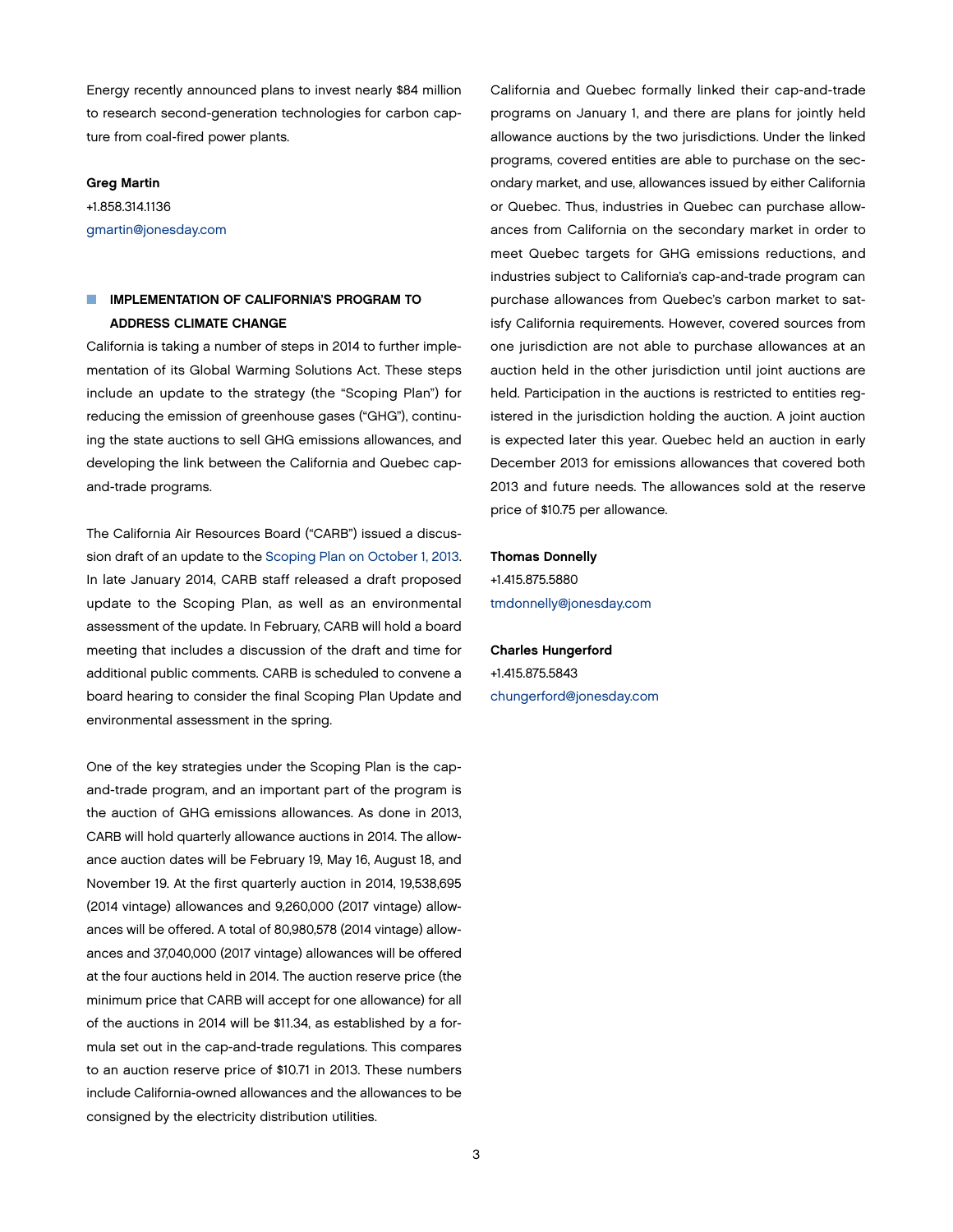<span id="page-3-0"></span>

# CLIMATE CHANGE ISSUES FOR MANAGEMENT Christine Morgan, Editor

## SHAREHOLDER RESOLUTIONS ADDRESS CLIMATE CHANGE

State pension funds for New York and Connecticut filed shareholder resolution proposals for this proxy season that ask electric utilities to report on their progress in achieving the Obama administration's goal of an 80 percent reduction in greenhouse gas emissions by 2050. In addition to reporting, the resolutions ask the companies to consider innovative energy generation technologies and strategies such as renewable energy and distributed generation, and to evaluate best practices among domestic and international peers. The proposed resolutions have been filed with Ameren, CMS Energy, Entergy, FirstEnergy, and Southern Company.

The shareholder proposals refer to various studies and reports that predict transformative changes in the power generation sector, including a 2013 report by Edison Electric Institute that urges the industry to "proactively assess the impacts and alternatives available to address disruptive challenges." In a similar vein, the shareholder proposals refer to the International Energy Agency conclusion that only one-third of proven fossil fuel reserves can be consumed if the world is going to hold the global temperature increase below 2º C. This line of thought leads activists to talk about the possibility that some fossil fuels and the assets associated with their extraction and consumption will be stranded in the future, and it prompted Bloomberg to launch an electronic Carbon Risk Valuation Tool at the end of 2013 to quantify these risks for investors.

On January 9, FirstEnergy reached an agreement with the New York and Connecticut pension funds for the withdrawal of the proposed shareholder resolution. According to the agreement, FirstEnergy will incorporate information "on additional policies the Company could adopt and additional actions the Company could take to reduce its greenhouse gas emission . . . in connection with President Obama's goal of a 80 percent reduction in greenhouse gas emissions" in its Sustainability Report scheduled to be published on October 1.

The agreement also requires a committee of independent directors to discuss the shareholder resolution proposal and an outline of related issues. The committee's discussion will include evaluation of long-term actions related to the age and life of the existing generation fleet and drivers of future replacement generation. The standards that EPA plans to issue for greenhouse gas emissions at new and existing electricity generating units are among the drivers listed in the outline.

In press statements following the agreement with FirstEnergy, the New York State Treasurer indicated his goal is to reach similar agreements with other companies. Indeed, the proposal filed with FirstEnergy was part of a larger effort with Ceres that is meant to ensure that the profitability of energy companies is sustainable.

## Charles Wehland

+1.312.269.4388 [ctwehland@jonesday.com](mailto:ctwehland@jonesday.com)

# **NUMBER OF GLOBAL INITIATIVE FOR SUSTAINABILITY** RATINGS NOW COMPLETED

Ceres and the Tellus Institute, not-for-profit organizations that promote sustainable business practices, are working together on a joint project to develop a standard for corporate sustainability ratings. Their joint project is called the "Global Initiative for Sustainability Ratings" or GISR. GISR has recently completed the first of its three-part process to establish the standard.

The standard under development by GISR is designed to serve as a benchmark for assessing an organization's sustainability performance. Rather than simply releasing the standard, GISR is planning to implement an accreditation system based on the standard. Under this approach, GISR will confer accreditation on the rating systems administered by other organizations that meet the standard. Thus, the standard will be implemented by organizations that voluntarily seek accreditation of their rating system from GISR and that apply the GISR standard to companies that are undergoing a sustainability performance assessment.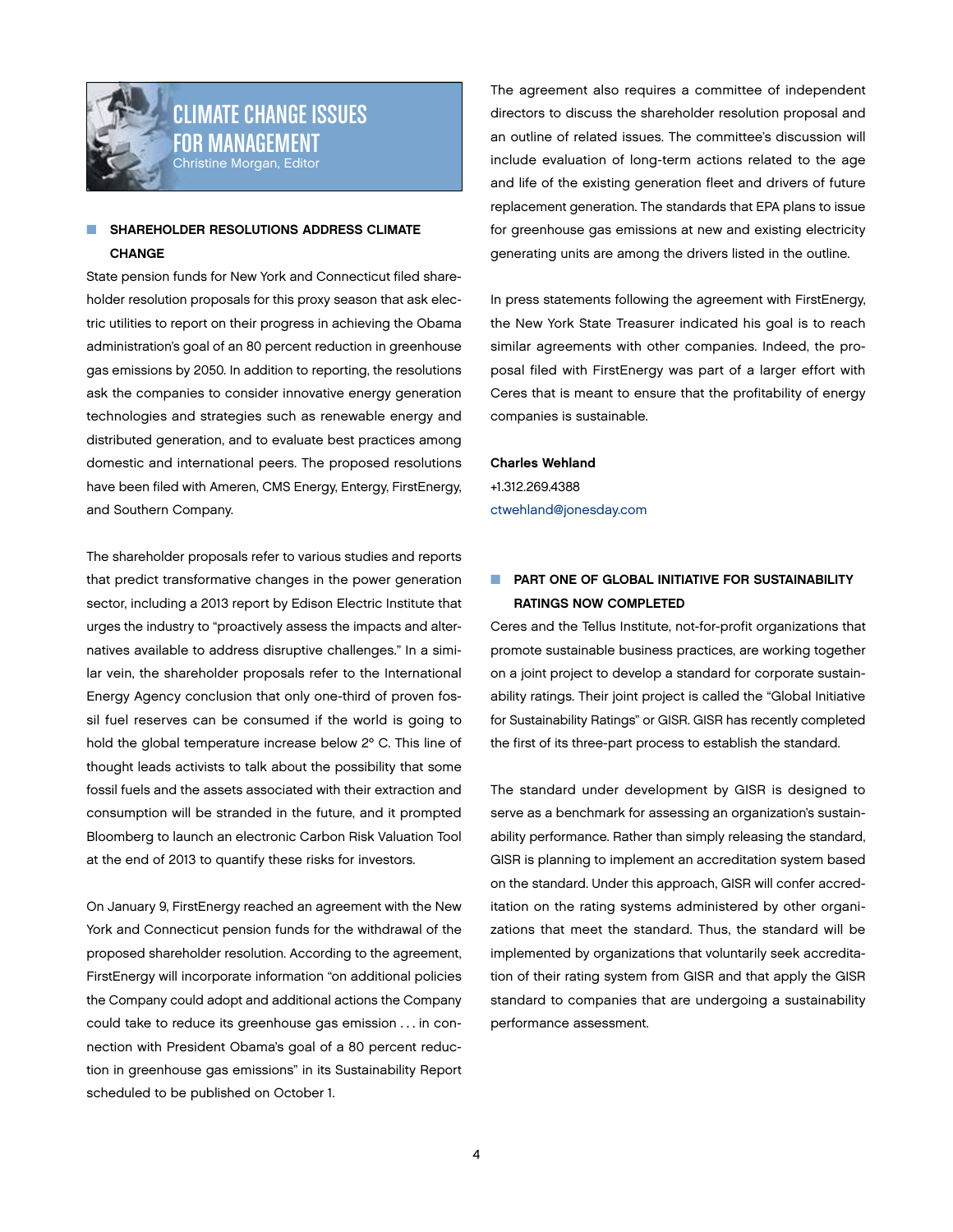According to GISR, an accreditation system is needed because of the volume and variety of current rating systems. About 100 different organizations rate corporate sustainability. The ratings cover a wide range of target audiences, including investors, consumers, and companies, and a variety of interests, ranging from issue-specific to multi-issue. The various sustainability ratings have led to a multitude of requests that companies respond to questionnaires and analyst inquiries, which can often lead to "survey fatigue." GISR also points out that while the large number of surveys can be annoying, they can be very valuable in helping investors and consumers evaluate a company's capacity to anticipate and manage risks, including risks presented by climate change.

Leading organizations actively involved with sustainability ratings include the Global Reporting Initiative, the Sustainability Accounting Standards Board, and the International Integrated Reporting Council. These organizations focus on the "supply side" of the issue. The Global Reporting Initiative ("GRI") has developed a standard for sustainability reports that include information about economic, environmental, social, and governance performance. Companies use the GRI guidelines to produce their sustainability reports. The Sustainability Accounting Standards Board ("SASB") provides standards for publicly listed companies in the U.S. to develop mandatory disclosures for filings with the SEC, such as Forms 10-K and 20-F. The International Integrated Reporting Council ("IIRC") promotes integrated corporate reporting that includes financial and nonfinancial information about a company's strategy, governance, performance, and prospects over the short, medium, and long term. GISR seeks to complement the reporting focus of these three organizations by fully using the reported sustainability information. GISR focuses more on the demand side and investor understanding and use of the reported information.

The GISR standard will be made up of three components: Principles, Issues, and Indicators. The "Principles" are the attributes of a rating system that give the system credibility. To develop the Principles, GISR reviewed the principles used or adopted by a representative sample of other sustainability assessment systems. The "Issues" are aspects of sustainability that are material in assessing a company's sustainability performance. The "Indicators" are metrics that measure a

company's sustainability performance for each of the Issues. In developing Issues and Indicators, GISR will review a representative sample of issues and indicators to identify those that are most commonly used, those that are uncommonly used but significant, and those that are absent but material to assessing sustainability. GISR conducts these reviews to maximize coordination with leading current standard setters, including GRI, SASB, and IIRC.

In December 2013, GISR released the Principles component of its standard, which is designed to apply to any rating system that assesses corporate sustainability performance. The Principles are made up of five process Principles and seven content Principles. Among the key process Principles are transparency (the rating should be transparent to those that use the rating), impartiality (the rating should be protected from undue influence by the rated company), and assurability (the rating should allow for independent third-party assurance that the rating comports with the GISR standard). Key content Principles include materiality (the rating should assess performance based on relevant sustainability issues), comprehensiveness (rating should assess impacts on human, intellectual, natural, and social capital), long-term horizon (the rating should enable evaluation of long-term performance), and comparability (the rating should allow users to compare performance of the same company over time and of different companies within the same time period).

GISR plans to develop the "Issues" component of its standard in 2014 and the "Indicators" component in 2015. Development of each component will take place in three steps—issuance of a draft, issuance of a second draft, and issuance of the final version. The first two steps will be followed by a pubic consultation period. An accreditation process will accompany each component, and accreditation levels will be cumulative. Thus accreditation at level 1 will be based upon consistency with the standard's Principles, accreditation at level 2 will be based upon consistency with the standard's Principles and Issues, and accreditation at level 3 will be based upon consistency with all three components of the standard. GISR protocols and tools will accompany release of each of the components in order to assist raters, and users of the raters' evaluation, in applying the three components of the standard.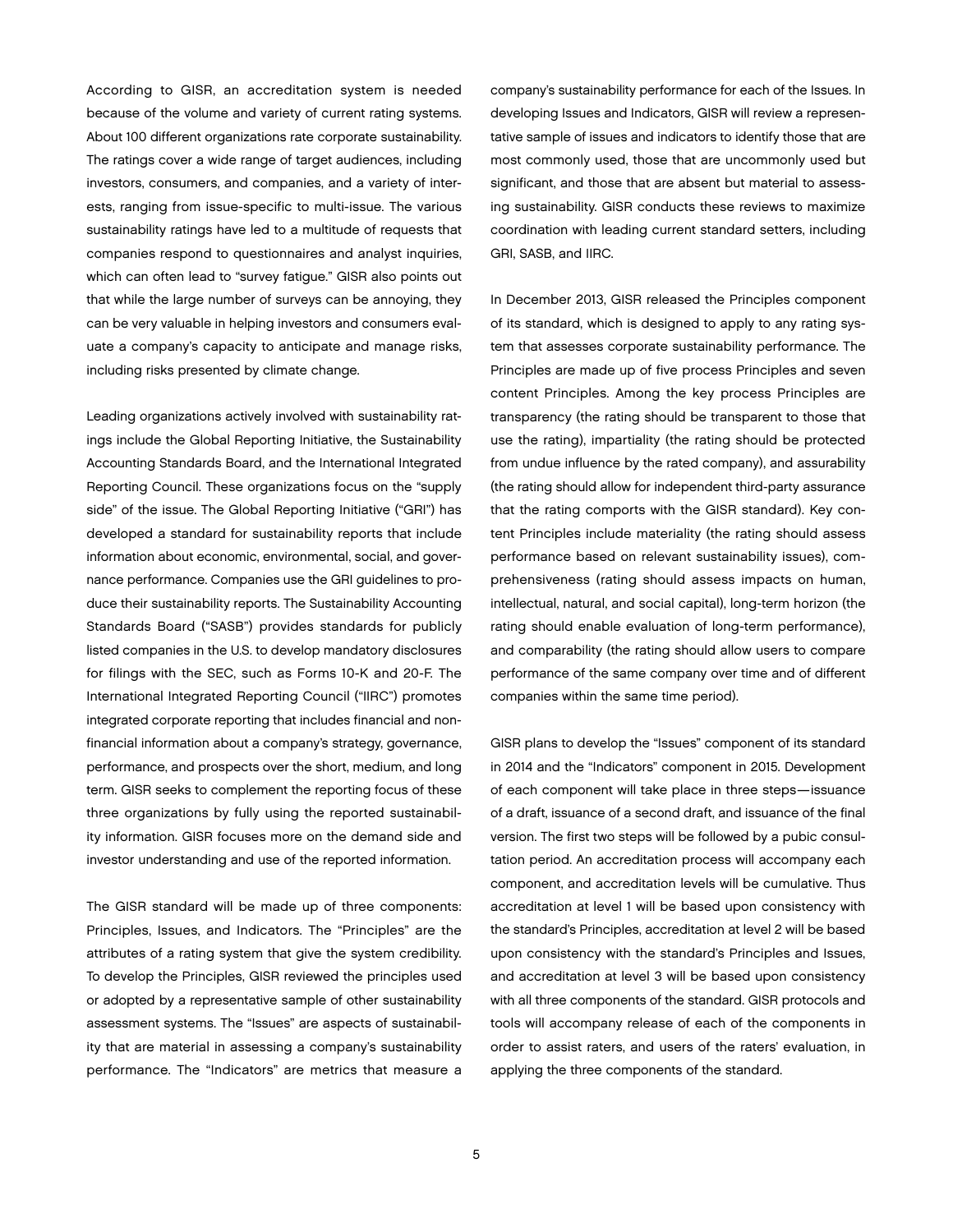<span id="page-5-0"></span>More information about GISR, and a copy of Component 1 of the standard, is located [here](http://ratesustainability.org/standards/principles/#form).

Charles Hungerford +1.414.875.5843 [chungerford@jonesday.com](mailto:chungerford@jonesday.com)



RENEWABLE ENERGY AND CARBON MARKETS Dickson Chin, Editor

### **CALIFORNIA'S NEW ENERGY STORAGE MANDATE**

On October 17, 2013, the California Public Utilities Commission ("Commission") issued its final rule promulgating energy storage requirements intended to encourage emerging storage technologies and progress toward market transformation in a technologically neutral fashion. The storage requirements apply to California's numerous community choice aggregators ("CCAs"), electric service providers ("ESPs"), and three investor-owned utilities ("IOUs"). The Commission issued these rules pursuant to Assembly Bill 2514 (AB 2514), passed by the California legislature in 2010. These rules also serve to forward California's objective of procuring one third of its total procurement from renewable sources by 2020.

Energy storage is seen by policymakers as a means to avoid or defer new fossil power plants, better integrate intermittent renewable power, and reduce greenhouse gas emissions. AB 2514 mandated the Commission with evaluating whether to establish a new energy procurement program, which these rules are a part of.

The Commission established a target for the procurement of 1,325 megawatts of energy storage for the three IOUs— Pacific Gas and Electric Company, Southern California Edison Company, and San Diego Gas & Electric Company—by 2020. Installation of such energy storage must be achieved by the end of 2024. The IOUs may not own more than 50 percent of the storage projects, with the majority of the storage projects needing to be owned by third-party providers. CCAs and ESPs must procure energy storage equal to one percent of their annual 2020 peak load by 2020, and installation must also be completed by the end of 2024.

What Counts as "Energy Storage." The California Public Utilities Code section 2835(a)(1) defines an "energy storage system" as a "commercially available technology that is capable of absorbing energy, storing it for a period of time, and thereafter dispatching the energy." An energy storage system must "be cost effective" and accomplish one of the following: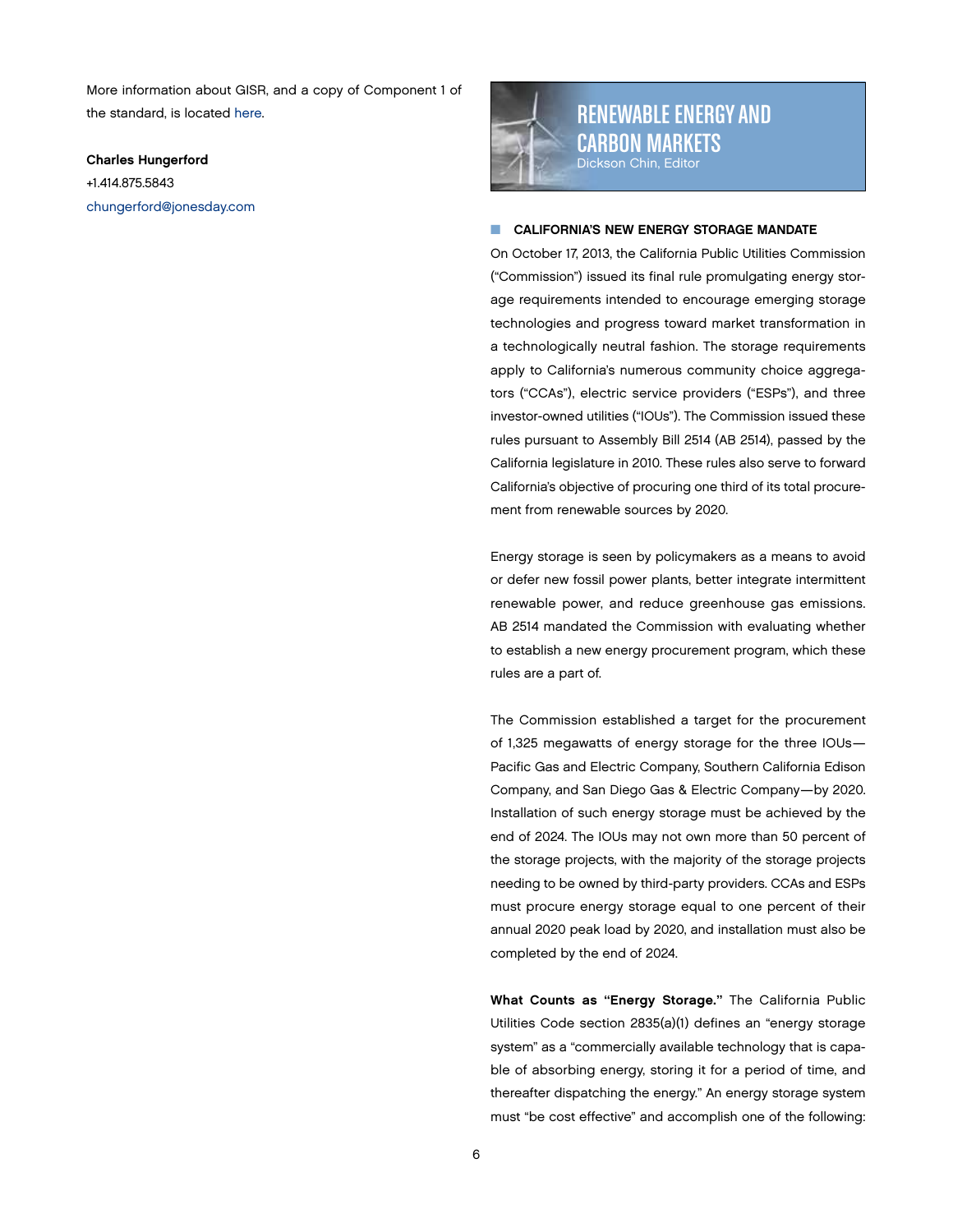reduce emissions of greenhouse gases; reduce demand for peak electrical generation; defer or substitute for an investment in generation, transmission, or distribution assets; or improve the reliable operation of the electrical transmission or distribution grid. Additionally, an energy storage system must (i) "use mechanical, chemical, or thermal processes to store energy that was generated at one time for use at a later time"; (ii) "store thermal energy for direct use for heating or cooling at a later time in a manner that avoids the need to use electricity at that later time"; (iii) "use mechanical, chemical, or thermal processes to store energy generated from renewable resources for use at a later time"; or (iv) "use mechanical, chemical, or thermal processes to store energy generated from mechanical processes that would otherwise be wasted for delivery at a later time."

The Commission noted that systems in existence prior to January 1, 2010 will not count toward the procurement targets, in compliance with section 2835(c). In an effort to encourage new and emerging technologies, the Commission also excluded large-scale pumped storage projects greater than 50 MW because such projects would "dwarf other smaller, emerging technologies" and "inhibit the fulfillment of market transformation goals."

Intermediate Procurement Targets. The IOU procurement targets are divided into three separate categories, called storage grid domains: (i) transmission; (ii) distribution; and (iii) customer-sited. The storage grid domains are distinguishable by where they interconnect with the grid. The transmission storage grid domain includes co-located energy storage (such as wind and energy storage or gas-fired generation and thermal energy storage) and stand-alone energy storage. The distribution storage grid domain includes distributed generation and energy storage and substation energy storage. Finally, the customer-sited storage grid domain includes electric vehicle charging. The procurement targets for CCAs and ESPs are not divided into the storage grid domains, and these entities may meet their procurement targets in any configuration.

To build up to the 2020 procurement goal, intermediate procurement targets were established for the IOUs. The establishment of these targets was met with opposition from the electric utilities, noting the cost and lack of flexibility in the incremental targets. Nonetheless, the first solicitation to procure energy storage has been slated for December 1, 2014, with the IOUs' first procurement application due March 1, 2014. Additional solicitation periods will be held every two years. CCAs and ESPs do not have intermediate procurement targets.

In an effort to be flexible, the Commission is permitting an IOU to defer up to 80 percent of its procurement target to a later procurement date if the IOU shows that it cannot procure enough viable projects (operationally or economically). Additionally, up to 80 percent of the MW requirements may be shifted between the transmission and distribution storage grid domains. However, no shifting is permitted with the customer-sited domain. Lastly, overprocurement in one period may be "banked" to count toward the procurement target in a later period.

The Commission will conduct a comprehensive evaluation of this energy storage framework by no later than 2016 to determine, in addition to applying lessons learned from its implementation, whether: (i) the energy storage procured under this framework optimizes the grid, integrates renewable, and/or reduces greenhouse gas emissions; and (ii) implementation of the framework progresses California toward market transformation.

Omar Samji +1.832.239.3639 [osamji@jonesday.com](mailto:osamji%40jonesday.com?subject=)

Daniel Lynch +1.213.243.2751 [dlynch@jonesday.com](mailto:dlynch%40jonesday.com?subject=)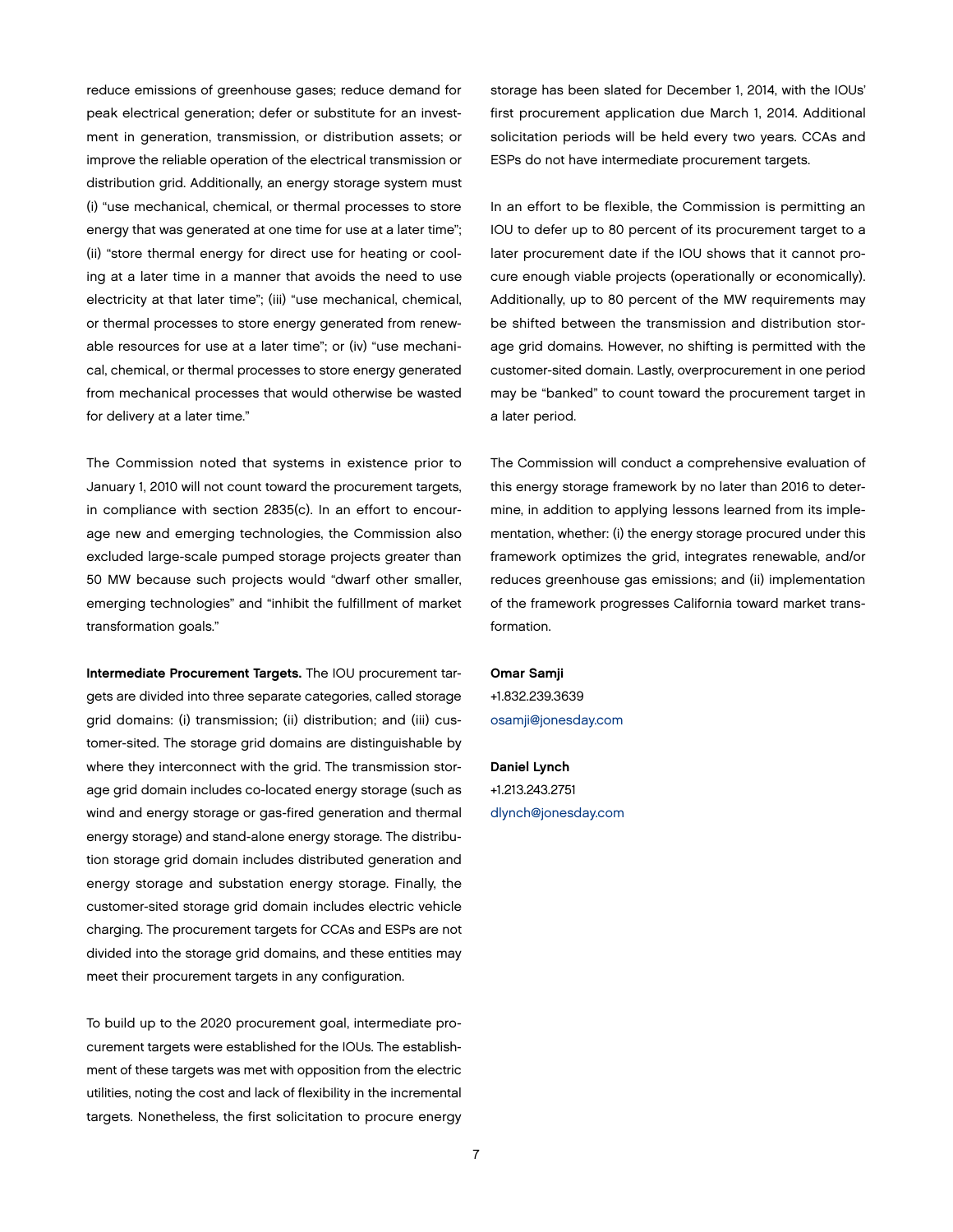# <span id="page-7-0"></span>SUPREME COURT TO ADDRESS CHALLENGE TO EPA'S REGULATION OF GREENHOUSE GASES FROM STATIONARY SOURCES UNDER THE CLEAN AIR ACT

The United States Environmental Protection Agency's ("EPA") attempts at regulating greenhouse gas emissions from stationary sources have been fraught with legal challenges. However, the U.S. Supreme Court may provide some clarity regarding EPA's authority to regulate stationary sources when it hears oral argument on February 24 in connection with challenges to EPA's regulation of greenhouse gas emissions from stationary sources under the Clean Air Act's ("CAA") Prevention of Significant Deterioration ("PSD") program.

EPA's regulation of greenhouse gases from stationary sources began with the Supreme Court's 2007 decision in Massachusetts v. EPA, 549 U.S. 497, in which the Supreme Court determined that greenhouse gases were "air pollutants" under the CAA and held that EPA must regulate emissions of greenhouse gases from new motor vehicles if it finds that these emissions may reasonably be anticipated to endanger public health or welfare. Following this decision, EPA determined, in the so-called [Endangerment Finding,](http://www.gpo.gov/fdsys/pkg/FR-2009-12-15/pdf/E9-29537.pdf) that greenhouse gases from new motor vehicles may "reasonably be anticipated to endanger public health or welfare" and subsequently issued the [Tailpipe Rule](http://www.gpo.gov/fdsys/pkg/FR-2010-05-07/pdf/2010-8159.pdf) limiting the amount of greenhouse gas emissions from new motor vehicles.

In promulgating the Tailpipe Rule, EPA took the position that the regulation of greenhouse gases from new motor vehicles automatically triggered certain permitting requirements for stationary sources that emit greenhouse gases under the CAA's PSD program. This automatic trigger meant that thousands of once-unregulated sources were now required to obtain a permit for their greenhouse gas emissions. As a result, EPA issued the [Tailoring Rule](http://www.gpo.gov/fdsys/pkg/FR-2010-12-30/pdf/2010-32757.pdf) to avoid the "absurd result" of requiring thousands of new commercial and residential sources of greenhouse gases to obtain permits. Under the Tailoring Rule, only stationary sources emitting 75,000 or 100,000 tons per year would be required to obtain permits—instead of the statutory threshold of 100 or 250 tons per year—until the EPA had time

to study the possibility of implementing streamlined permitting requirements for smaller sources.

Industry representatives and several states quickly challenged these rules in the United States Court of Appeals for the District of Columbia. As reported in the [Summer 2012](http://thewritestuff.jonesday.com/rv/ff0009b187bd15896db1c6c69d46a0159a5c2cb6/p=16) Climate [Report](http://thewritestuff.jonesday.com/rv/ff0009b187bd15896db1c6c69d46a0159a5c2cb6/p=16), on June 26, 2012, a three-judge panel upheld EPA's interpretation of the CAA that the PSD program was automatically triggered by the new motor vehicle regulations. The court then dismissed petitioners' challenge to the Tailoring Rule because they could not prove that they had suffered any injury as a result of the Tailoring Rule itself. Rather, the court held, any injury suffered by petitioners would be as a result of the automatic trigger of the PSD Program. In this respect, the court noted that the Tailoring Rule mitigated petitioners' damages by reducing the number of sources subject to the PSD Program requirements.

On October 15, 2013, following a December 2012 denial of rehearing en banc, the United States Supreme Court granted six of nine petitions for certiorari, agreeing to review the single issue of whether the EPA acted within its authority under the Clean Air Act when it determined that its regulation of greenhouse gas emissions from motor vehicles triggered permitting requirements for stationary sources that emit greenhouse gases. Petitioners filed briefs in support of their petitions in December 2013. They argued that EPA's automatic trigger interpretation was impermissible because EPA could have avoided the absurd results by interpreting the PSD provisions as applying only to certain pollutants that do not include greenhouse gases, or by reading section 166 of the CAA as the only mechanism for adding pollutants to the PSD program. In addition, petitioners argued that EPA's tailored regulation of greenhouse gases under the PSD program would be an unconstitutional delegation of authority because the CAA provides no intelligible principle for such an exercise of discretionary power. They also requested that the Supreme Court revisit Massachusetts v. EPA and possibly overrule it if it requires coverage of greenhouse gases under the PSD program.

Respondents, EPA, and several other states filed response briefs on January 21. Respondents argued that EPA's position that greenhouse gas emissions are automatically covered by the PSD program as a result of their regulation under other parts of the CAA is consistent with the statute and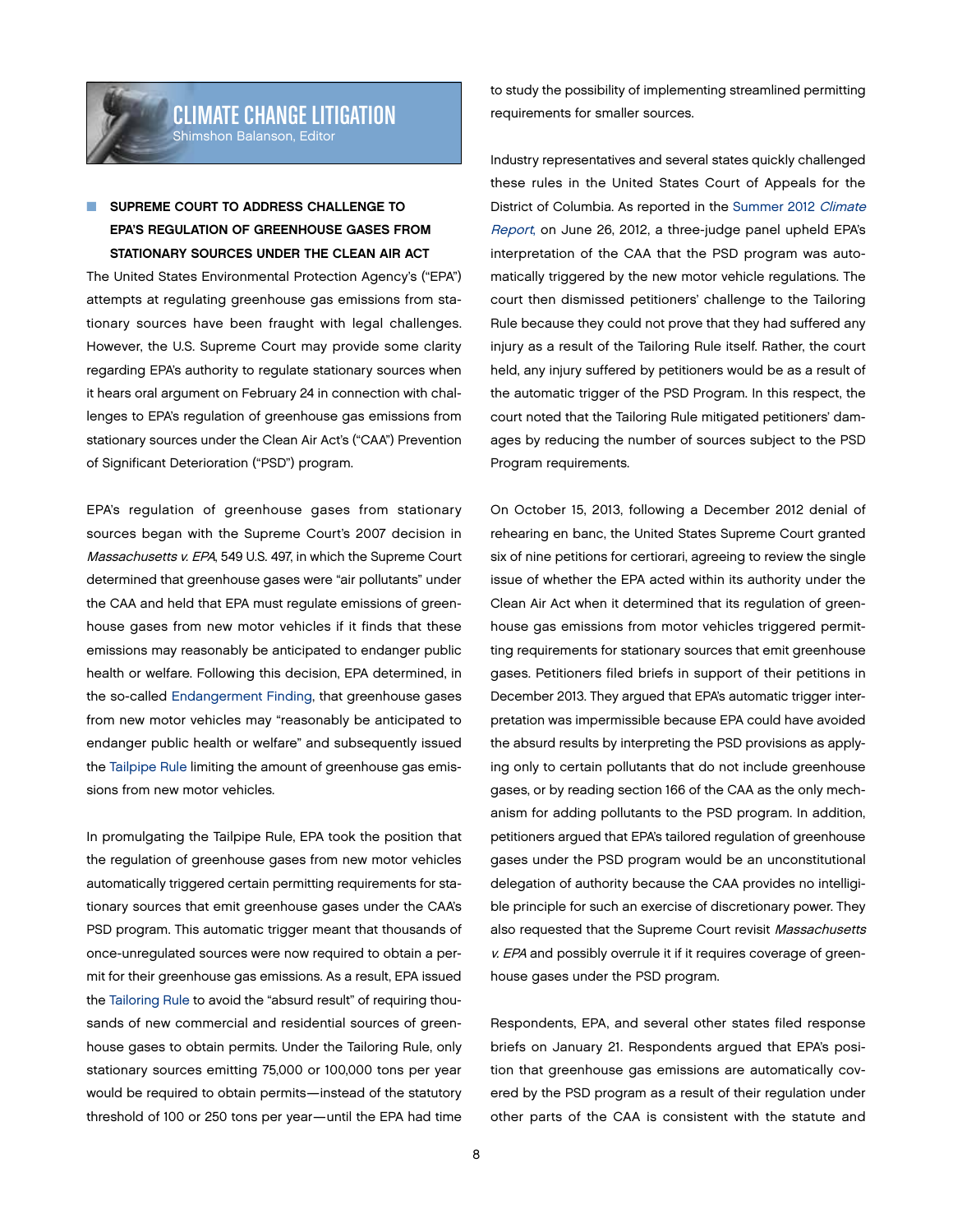EPA's longstanding interpretation of the statute. Respondents asserted, moreover, that EPA's interpretation is consistent with the Supreme Court's decisions in Massachusetts v. EPA that greenhouse gases are air pollutants under the CAA and its decision in AEP v. Connecticut, 131 S.Ct. 2527, 564 U.S. (2011), that the CAA displaces federal common law with respect to greenhouse gas emissions from stationary sources.

The Supreme Court's eventual decision in the Tailoring Rule challenge will likely provide some finality as to whether EPA has authority to regulate greenhouse gases under the CAA. However, the Supreme Court's decision is not likely to forestall all further legal challenges to EPA regulation of greenhouse gas emissions from stationary sources. For example, on January 8, EPA proposed new source performance standards limiting greenhouse gas emissions from fossil fuel-fired electric utility generating units that will likely see challenges of its own. (For more on EPA's proposed standard, read our Jones Day Commentary, ["EPA's Proposed New Source Clean Air Act](http://www.jonesday.com/epas-proposed-new-source-clean-air-act-standards-and-carbon-capture-and-storage-technology-01-31-2014/)  [Standards and Carbon Capture and Storage Technology:](http://www.jonesday.com/epas-proposed-new-source-clean-air-act-standards-and-carbon-capture-and-storage-technology-01-31-2014/)  [Can the Courts Find the Technology Has Been 'Adequately](http://www.jonesday.com/epas-proposed-new-source-clean-air-act-standards-and-carbon-capture-and-storage-technology-01-31-2014/)  [Demonstrated' Under the CAA and/or in Compliance with the](http://www.jonesday.com/epas-proposed-new-source-clean-air-act-standards-and-carbon-capture-and-storage-technology-01-31-2014/)  [Energy Policy Act?"](http://www.jonesday.com/epas-proposed-new-source-clean-air-act-standards-and-carbon-capture-and-storage-technology-01-31-2014/))

## Daniella Einik

+1.202.879.3775 [deinik@jonesday.com](mailto:deinik%40jonesday.com?subject=)

# **N** LAWSUIT CHALLENGES APPROVAL OF TMDLs FOR FAILURE TO CONSIDER CLIMATE CHANGE

The Conservation Law Foundation has filed a lawsuit against EPA, alleging that EPA's approval of nitrogen total maximum daily loads ("TMDLs") in embayments located on Cape Cod and Nantucket violated the Clean Water Act, in part because EPA did not analyze the impact of climate change. Conservation Law Found., Inc. v. U.S. Envtl. Prot. Agency, No. 1:13-cv-12704-MLW (D. Mass. Oct. 24, 2013).

The Conservation Law Foundation brought similar claims against EPA back in 2010, but the United States District Court for the District of Massachusetts granted EPA's motion for summary judgment on August 29, 2013, holding that plaintiffs did not have standing to assert their claims. Conservation Law Found., Inc. v. U.S. Envtl. Prot. Agency, 2013 U.S. Dist. LEXIS

123731, No. 1:10-cv-11455-MLW (D. Mass. Aug. 29, 2013). With regard to its climate change allegations, plaintiffs relied on affidavits from two members, but the court held the affidavits were insufficient to "place injury in fact in genuine dispute" because they did "not assert any connection between the declarants' injuries and the EPA's alleged failure to consider the effects of climate change when approving the TMDLs." Id. at \*33, \*37. In addition, the court held that plaintiffs failed to show that the injury would be redressed by a favorable ruling:

The fact that, in general, more TMDLs may be required and adjustments to pollution controls may need to be made in some areas as a result of climate change does not constitute evidence that the EPA's inclusion of the effects of climate change in the TMDLs at issue in this case would likely alter the pollution levels that are affecting plaintiffs' interests in the particular embayments on Cape Cod involved in the instant case.

#### Id. at \*48.

The latest complaint filed by the Conservation Law Foundation includes more specific climate change allegations than the prior complaint from the unsuccessful 2010 action. For example, the 2013 complaint cites a 2002 paper titled "Climate Change Impacts on U.S. Coastal and Marine Ecosystems," coauthored by EPA scientist James Titus, which found that

[e]stuarine impacts from climate change will be manifested through exacerbation of current stresses, including those imposed by a significantly altered nitrogen cycle .... Climate change will likely influence the vulnerability of estuaries to eutrophication in several ways, including changes in mixing characteristics caused by alterations in freshwater runoff, and changes in temperature, sea level, and exchange with the coastal ocean.

Compl. ¶ 109 (alteration and omission in original). The complaint also alleges that climate and weather data from monitoring stations near the Cape Cod embayments show "a trend of increasing ambient temperatures consistent with and/or more accelerated than predictions in climate science literature that was created by or available to EPA at the time of its review and approval of the Cape Cod TMDLs." Id. ¶ 118. Thus, the complaint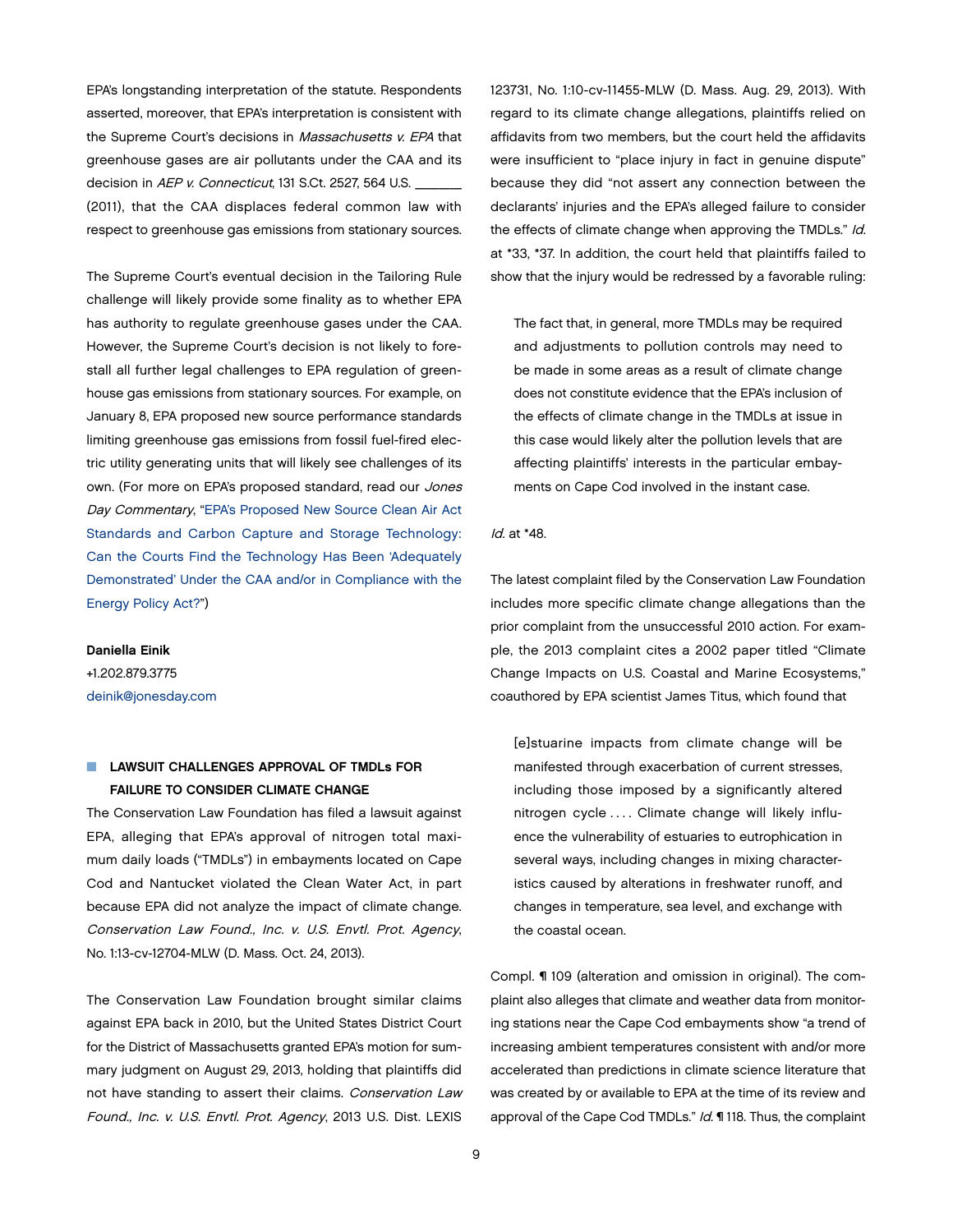<span id="page-9-0"></span>alleges that EPA's failure to consider climate change when evaluating the TMDLs was arbitrary and capricious. The complaint further alleges that the improper approval of the TMDLs "further endangers these already degraded waters" and that "[a]s a result of Defendants' acts and omissions, including its omission of any climate change analysis . . . , CLF members have suffered and will continue to suffer injuries to their aesthetic, environmental, recreational, and economic interests in enjoying and utilizing the affected Cape Cod waters." Id. ¶ 135.

Whether this 2013 lawsuit will be more successful than the 2010 lawsuit remains to be seen. A scheduling conference was set for January 24, 2014.

Jane B. Story +1.412.394.7294 [jbstory@jonesday.com](mailto:jbstory%40jonesday.com?subject=)



# **NO ON THE ROAD TO EU CARBON ALLOWANCE** BACK-LOADING

Directive 2003/87/EC establishing a scheme for greenhouse gas emissions allowance trading within the European Community and amending [Council Directive 96/61/EC](http://eur-lex.europa.eu/LexUriServ/LexUriServ.do?uri=CONSLEG:2003L0087:20130701:EN:PDF) provides for general principles on the auctioning of EU carbon allowances, in particular for the Commission to monitor and submit each year a report on the functioning of the European carbon market.

In the November 2012 report on the [state of the European](http://ec.europa.eu/clima/policies/ets/reform/docs/com_2012_652_en.pdf) [carbon market in 2012,](http://ec.europa.eu/clima/policies/ets/reform/docs/com_2012_652_en.pdf) the Commission reported that "the EU ETS has created a functioning market infrastructure . . . . However, the effect of the crisis compounded by a number of regulatory provisions related to the transition to Phase 3 have caused serious imbalances to emerge between supply and demand in the short term with potentially negative long-term repercussions." The imbalance between supply and demand comes from several factors, including the renewed economic slowdown and other temporary elements related to the transition to Phase 3 (such as record use of international credits and auctioning of Phase 2 allowances and remaining allowances in the new entrant reserve), and the efficiency of projects under the Clean Development Mechanism.

In order to address the rapid increase of supply and to provide certainty for market participants, the Commission proposed to change the auctioning timetable provided for in [Regulation](http://eur-lex.europa.eu/LexUriServ/LexUriServ.do?uri=CONSLEG:2010R1031:20121110:EN:PDF) [\(EU\) No 1031/2010 of November 12, 2010.](http://eur-lex.europa.eu/LexUriServ/LexUriServ.do?uri=CONSLEG:2010R1031:20121110:EN:PDF)

The Commission proposed a [draft amendment to Regulation](http://ec.europa.eu/clima/policies/ets/reform/docs/com_2014_xxx_en.pdf) [\(EU\) No 1031/2010](http://ec.europa.eu/clima/policies/ets/reform/docs/com_2014_xxx_en.pdf), approved by the Climate Change Committee on January 8, 2014, which aims at reducing the auctioning of 900 million allowances from 2014 to 2016 (400 in 2014, 300 in 2015, and 200 in 2016) and at postponing their auctioning to 2019 (300), and 2020 (600) (thereby completing Article 10(2) of Regulation (EU) No 1031/2010 and adding the Annex IV).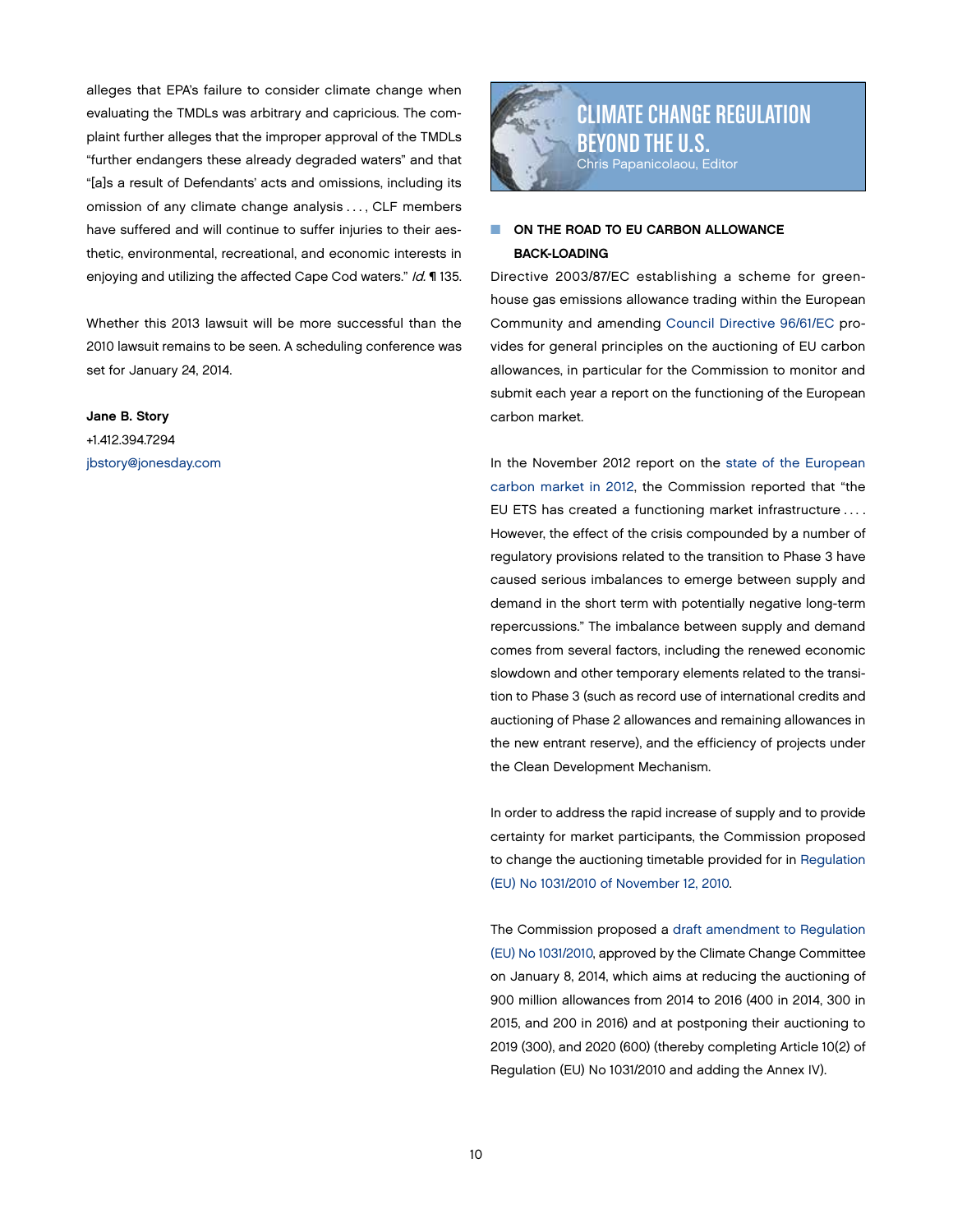The [impact assessment](http://ec.europa.eu/clima/policies/ets/cap/auctioning/docs/swd_2012_xx2_en.pdf) carried out by the Commission demonstrates that such "back-loading" technique will improve the market balance by slowing down the build-up of the surplus in the early years of Phase 3. The back-loading is also expected to increase the carbon price with limited impact on competitiveness for the energy-intensive sector.

## Anne-Caroline Urbain +33.1.56.59.39.93

[aurbain@jonesday.com](mailto:aurbain@jonesday.com)

# **NO EU PROPOSES 40 PERCENT CUT IN GREENHOUSE GAS** EMISSIONS BY 2030

On January 22, the EU Commission published a [white paper](http://ec.europa.eu/clima/policies/2030/docs/com_2014_15_en.pdf)  [policy framework](http://ec.europa.eu/clima/policies/2030/docs/com_2014_15_en.pdf) for climate and energy for the period from 2020–2030, setting a cut in carbon emissions by 40 percent below the 1990 level in 2030. This nearly doubles the current EU target of a 20 percent reduction by 2020. At the same time, the Commission seeks a renewable energy target of at least 27 percent of the EU energy supply by 2030. The target applies to the EU as a whole. Individual member states will not have individual targets. The expectation is that the 40 percent target by 2030 will keep the EU on track for a minimum 80 percent greenhouse gas reduction by 2050 and will contribute to future international commitments to reduce global warming. This target will assist in the framework for EU climate energy policies through to 2030. The proposal has been published ahead of the EU leaders' summit in March 2013 with a view to the 40 percent reduction target being endorsed by the leaders. That way, the EU would have an agreed target set prior to the climate summit in New York in the fall of this year. The 40 percent reduction target would be based on the EU's own greenhouse gas emissions and, specifically, would not include reductions in non-EU emissions users' offsets.

## Christopher Papanicolaou

+44.20.7039.5321 [cpapanicolaou@jonesday.com](mailto:cpapanicolaou@jonesday.com)

# **N** CHINA TO "RATE" ENVIRONMENTAL PROTECTION EFFORTS

As a "green" start to the new year, the Ministry of Environmental Protection of the People's Republic of China ("MEP") [an-](http://www.mep.gov.cn/gkml/hbb/qt/201401/t20140108_266180.htm?COLLCC=756214412&) [nounced](http://www.mep.gov.cn/gkml/hbb/qt/201401/t20140108_266180.htm?COLLCC=756214412&) on January 2 the introduction of a credit rating scheme ("Scheme") that will measure a company's environmental protection efforts according to a designated standard. The Scheme is due to launch on March 1.

The rules that govern the [Scheme](http://www.mep.gov.cn/gkml/hbb/bwj/201401/W020140102498719710099.pdf) will apply to companies that are responsible for high levels of pollution and pose great risk to the environment. Industries caught by the Scheme will include energy, transportation, thermal power, steel, cement, electrolytic aluminum, coal, metallurgy, chemical, petrochemical, building materials, paper, brewing, pharmaceutical, fermentation, textile, leather, and mining. Companies that exceed prescribed emissions standards, use or produce toxic and hazardous materials, have caused significant environmental damage, have been fined more than 50,000 RMB or possess a recordable offense, or have been identified by environmental protection departments at provincial levels will also be included. Those who do not fall within the scope of the Scheme may choose to participate by their own volition.

Each company will be assigned a rating according to a fourcolored scale—green (trustworthy), blue (good), yellow (warning), and red (adverse)—which will be determined based on the company's carbon emissions and efforts to curb pollution. The ratings will then be used by banks and financial institutions in China to evaluate whether a new loan offering or subsidy should be granted to the company in question. The MEP has recommended that companies with the worst ratings should be prevented from receiving new funding until their environmental credit rating improves.

It is anticipated that the assessment period for the Scheme will run from January 1 to December 31, and that the rating will be published by April of the following year; however, timelines may differ by province. The provincial environmental protection departments will be responsible for monitoring the credit rating scheme and can delegate tasks to other institutions.

As the world's biggest emitter of greenhouse gases, China is increasing efforts to address its environmental concerns while attempting to appease mounting civil unrest. The government has set itself an ambitious target to reduce carbon intensity by 40–45 percent below 2005 levels by 2020, and officials believe the new Scheme will help the country achieve this goal. Although the Scheme can only recommend that financial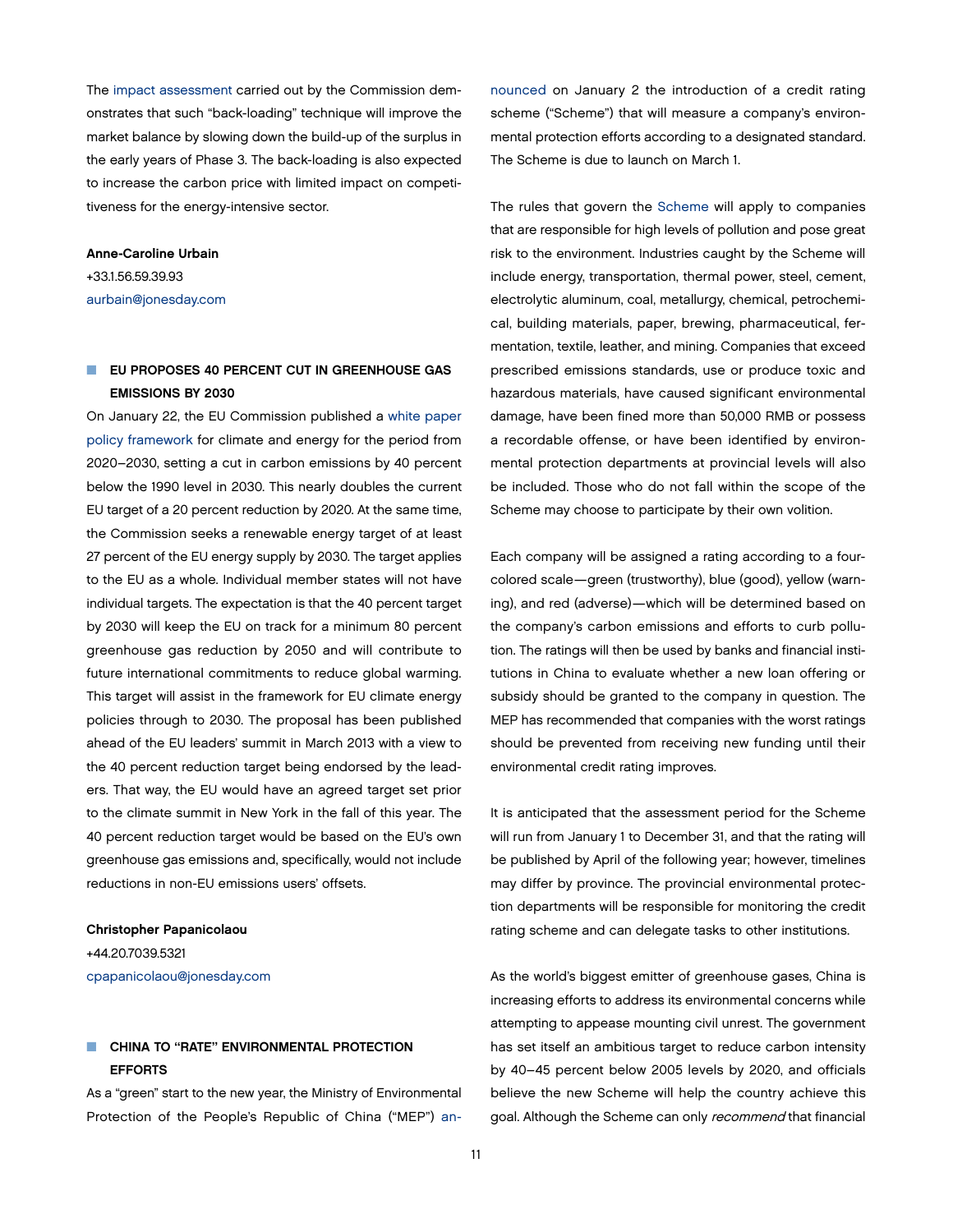providers and government departments penalize the worst offenders, most importantly it offers a formal incentive for businesses to take action to curb their emissions and adhere to environmental regulations. The success of the Scheme will rest on how severely the financial community will apply its rules and the extent to which authorities will incorporate environmental issues into their economic decisions.

Ostiane Goh-Livorness +852.3189.7296 [ogohlivorness@jonesday.com](mailto:ogohlivorness@jonesday.com)